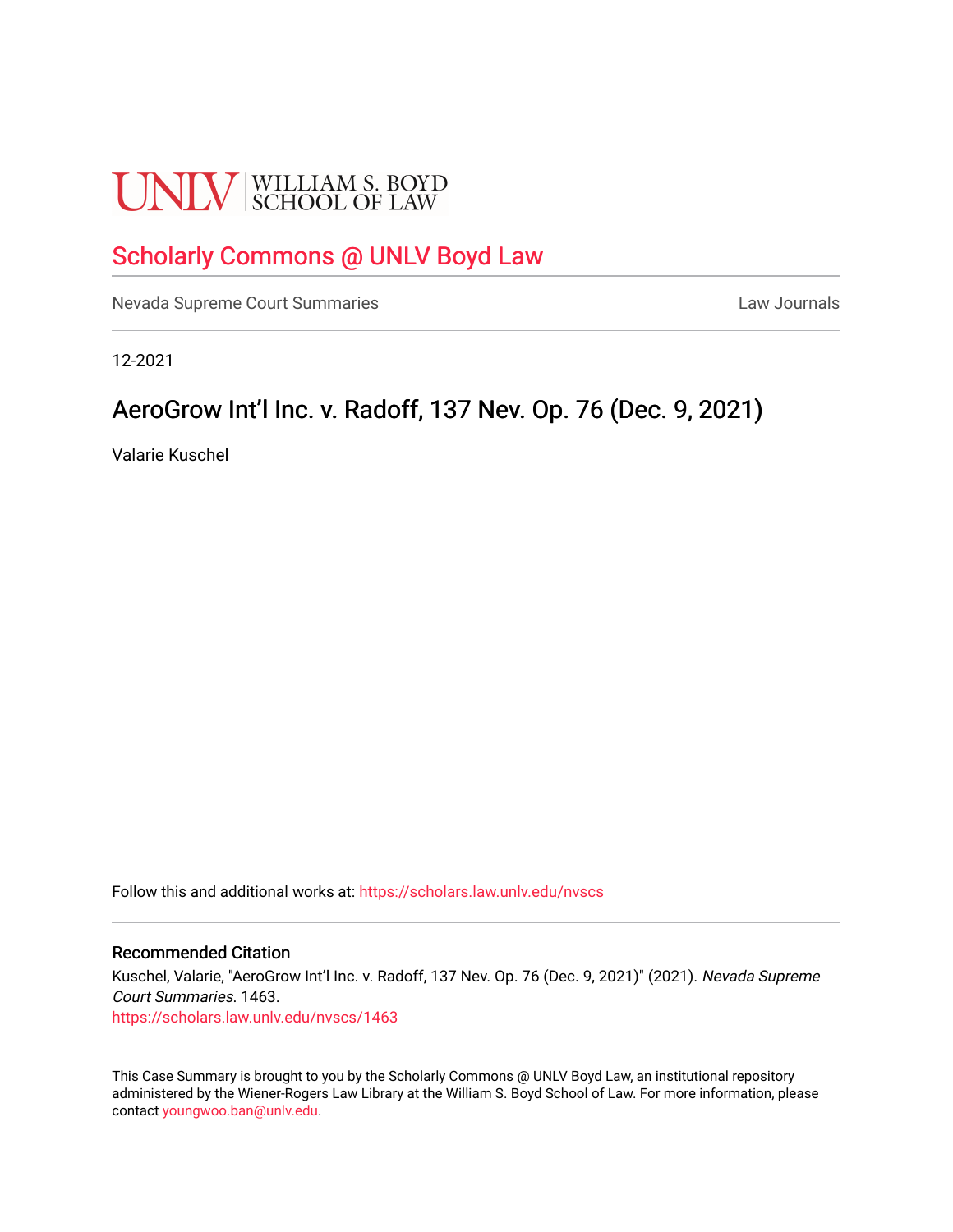# **Asserting Dissenter's Rights at Step Two of NRS 92A's Four-Step Process Summary**

NRS §§ 92A.410 - .440 establishes a four-step process by which a stockholder who objects to a proposed merger may seek the fair value of the stockholder's shares if the stockholder believes the proposed price of those shares in the proposed merger is inadequate. A beneficial stockholder must obtain consent of the stockholder of records at step two of the process, which is before the vote on the merger is held.

## **Background**

SMG Growing Media, Inc. ("SMG"), which is wholly owned by Scotts Miracle-Gro Company ("Scotts"), owned approximately 80-percent of common stock in AeroGrow International, Inc. ("AeroGrow"). In 2020, Scotts and SMG decided to merge AeroGrow with SMG, by SMG buying the roughly 20-percent remaining shares of the stock from AeroGrow's minority shareholders for \$3 per share. AeroGrow informed its shareholders in January 2021 that the proposed merger agreement would take place February 2021.

Prior to the vote, AeroGrow received dozens of notices from minority shareholders, including RPIs, indicating that under the second step of NRS 92A.420, they intended to dissent from the merger and demand a greater share buyout price. Some notices from included written consents from the stockholders of record, but the RPIs' notices did not.

Shareholders voted to approve the merger, and AeroGrow promptly tendered the \$3-per share payments to the RPIs. AeroGrow then sent step-three notices to the dissenting shareholders who provided written consents but did not send the notices to the RPIs. The RPIs filed a lawsuit again AeroGrow and its directors claiming that they breached their fiduciary duties. RPIs then filed an amended complaint asserting a claim for declaratory relief alleging AeroGrow violated the Dissenter's Rights Statutes. RPIs then filed a "Joint Motion to Compel/Determine Compliance with NRS Chapter 92A, or Alternatively, Injunctive Relief." In the motion, RPIs sought an order from the district court (1) declaring AeroGrow violated the Dissenter's Rights Statutes by not sending RPIs the step-three notices, (2) waiting RPIs' obligation to obtain consents from the stockholders of records, and (3) compelling AeroGrow to send RPIs the notices so they can exercise their dissenter's rights under step-four. The motion was granted in its entirety. Shortly after, AeroGrow filed a petition for a writ of mandamus, and AeroGrow filed a motion to stay enforcement of the district court's order. The Supreme Court granted AeroGrow's stay motion and directed RPIs to file an answer.

## **Discussion**

The Court held that, although AeroGrow may eventually be able to challenge RPIs' ability to participate in the dissenter's rights process, not allowing RPIs to participate in a protracted process would cause AeroGrow irreparable harm. Therefore, the court elected to entertain AeroGrow's writ petition and review it de novo.

<sup>&</sup>lt;sup>1</sup> By Valarie Kuschel.